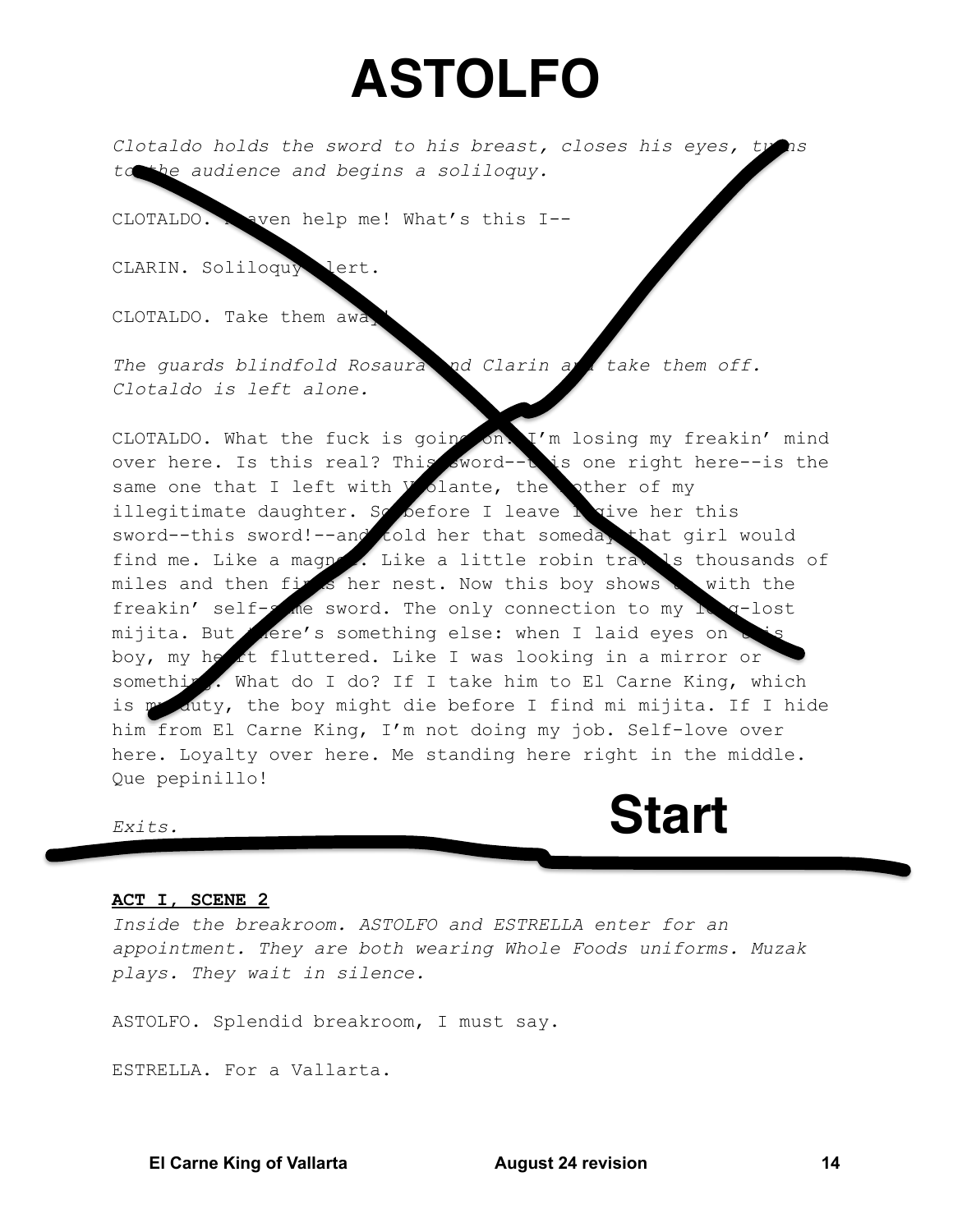More silence.

ASTOLFO. Well.

ESTRELLA. Well.

ASTOLFO. I must say, this music becomes you.

ESTRELLA. Must you say it?

ASTOLFO. It is fitting, at the sight of your outstanding beams of light...

ESTRELLA. Here we go.

ASTOLFO. ... which were once comets, that various salvos are intermingled by the drums and trumpets, and the birds y las fuentes; since con música igual and supreme wondrousness, a tu vista celestial unos, clarines de pluma, y otras, aves de metal; ya así os saludan, señora, as their queen, las balas, los pájaros como a Aurora, las trompetas como a Flora; porque sois, burlando el día que ya la noche destierra, Aurora en el alegría, Flora en paz, Palas en guerra, y queen in my soul.

ESTRELLA. Okay, mira. Astolfo--

ASTOLFO. You don't find me sincere, Estrella?

ESTRELLA. Es-tray-ya. Es-TRAY-YA. Can sincerity seethe?

ASTOLFO. Fine, we'll toss the courtly manners and talk. Politics? Economics? The Shirataki White Yam Noodle Substitute that's on sale this week at Whole Foods, perhaps?

ESTRELLA. How about nothing?

ASTOLFO. We were called here for a reason.

ESTRELLA. I know.

ASTOLFO. My uncle Basilio is getting old.

## **El Carne King of Vallarta**

**August 24 revision**